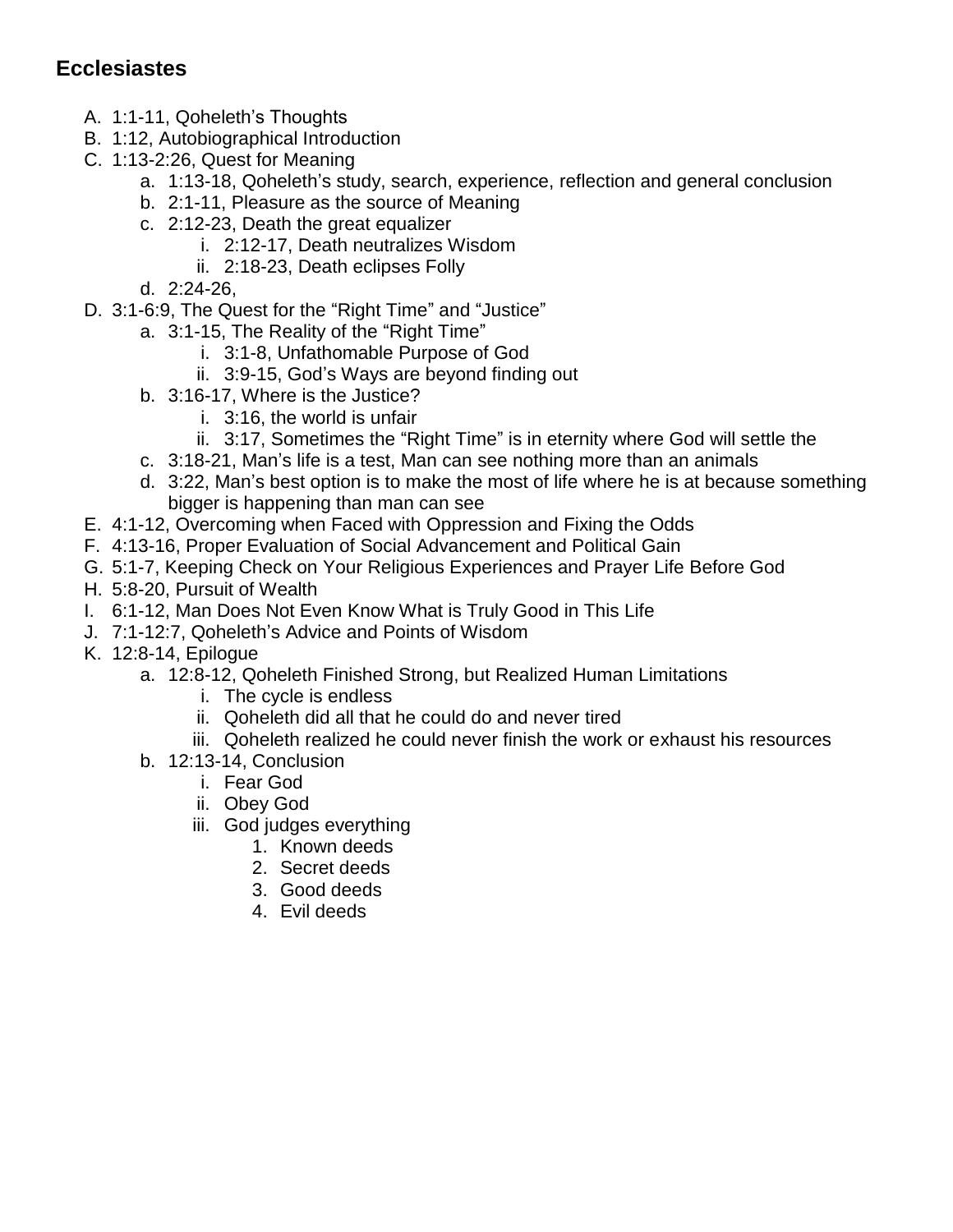| ECCLESIASTES: Life is Vain -- Or is It?                                                                                                                                              |                                    |                         |                       |  |  |  |  |
|--------------------------------------------------------------------------------------------------------------------------------------------------------------------------------------|------------------------------------|-------------------------|-----------------------|--|--|--|--|
| Life Summarized:                                                                                                                                                                     | Vanity Proven:                     | Vanity Counseled:       | Life Concluded:       |  |  |  |  |
| "All is vanity"                                                                                                                                                                      | From experience and<br>observation | Be wise                 | Fear God and obey Him |  |  |  |  |
| $1:1-11$                                                                                                                                                                             | $1:12-6:12$                        | $7:1 - 12:8$            | $12:9-14$             |  |  |  |  |
| Key $v = 1:2$                                                                                                                                                                        | Key vv. $= 2.24$ ; 3:12-13         | Key vv. $= 7.11 - 12$   | Key $v = 12:13$       |  |  |  |  |
| Declaration of vanity                                                                                                                                                                | Demonstration of vanity            | Deliverance from vanity |                       |  |  |  |  |
|                                                                                                                                                                                      | Life Questioned                    | Life Answered           |                       |  |  |  |  |
| Man is unable to find contentment in life through the world around him. Real joy is found in trusting<br>Theme:<br>God with the mysteries of life and enjoying life by enjoying Him. |                                    |                         |                       |  |  |  |  |

Key Words: vanity (37x); under the sun (31x)

Author: Solomor<br>Date: ca. 940-930 B.C.

(Chart from<https://wordsofgrace.files.wordpress.com/2010/07/ecclessiastes-1.jpg> )

## **The Book of Ecclesiastes**

| Focus         | Exploration                                        |   |                 |                | Exhortation      |                                          |   |                 |   |                 |    |    |                       |    |
|---------------|----------------------------------------------------|---|-----------------|----------------|------------------|------------------------------------------|---|-----------------|---|-----------------|----|----|-----------------------|----|
| Divisions     | All is Vanity                                      |   | Vanity of Doing |                | Vanity of Having |                                          |   | Vanity of Being |   | Using Life Well |    |    | Source of True Living |    |
|               | 1                                                  | 1 | $\overline{2}$  | $\overline{2}$ | 3                | 6                                        | 7 |                 | 9 | 10              | 11 | 12 |                       | 12 |
| <b>Topics</b> | <b>Exploring Life's Inconsistencies</b>            |   |                 |                |                  | <b>Explaining Life's Inconsistencies</b> |   |                 |   |                 |    |    |                       |    |
|               | Fickleness of life vs. Fear of the Lord            |   |                 |                |                  |                                          |   |                 |   |                 |    |    |                       |    |
| Place         | <b>Under the Sun</b>                               |   |                 |                |                  |                                          |   |                 |   |                 |    |    |                       |    |
| Time          | Decades of Searching (in the Days of King Solomon) |   |                 |                |                  |                                          |   |                 |   |                 |    |    |                       |    |
| Author        | King Solomon                                       |   |                 |                |                  |                                          |   |                 |   |                 |    |    |                       |    |

(Chart from [http://www.swartzentrover.com](http://www.swartzentrover.com/) )